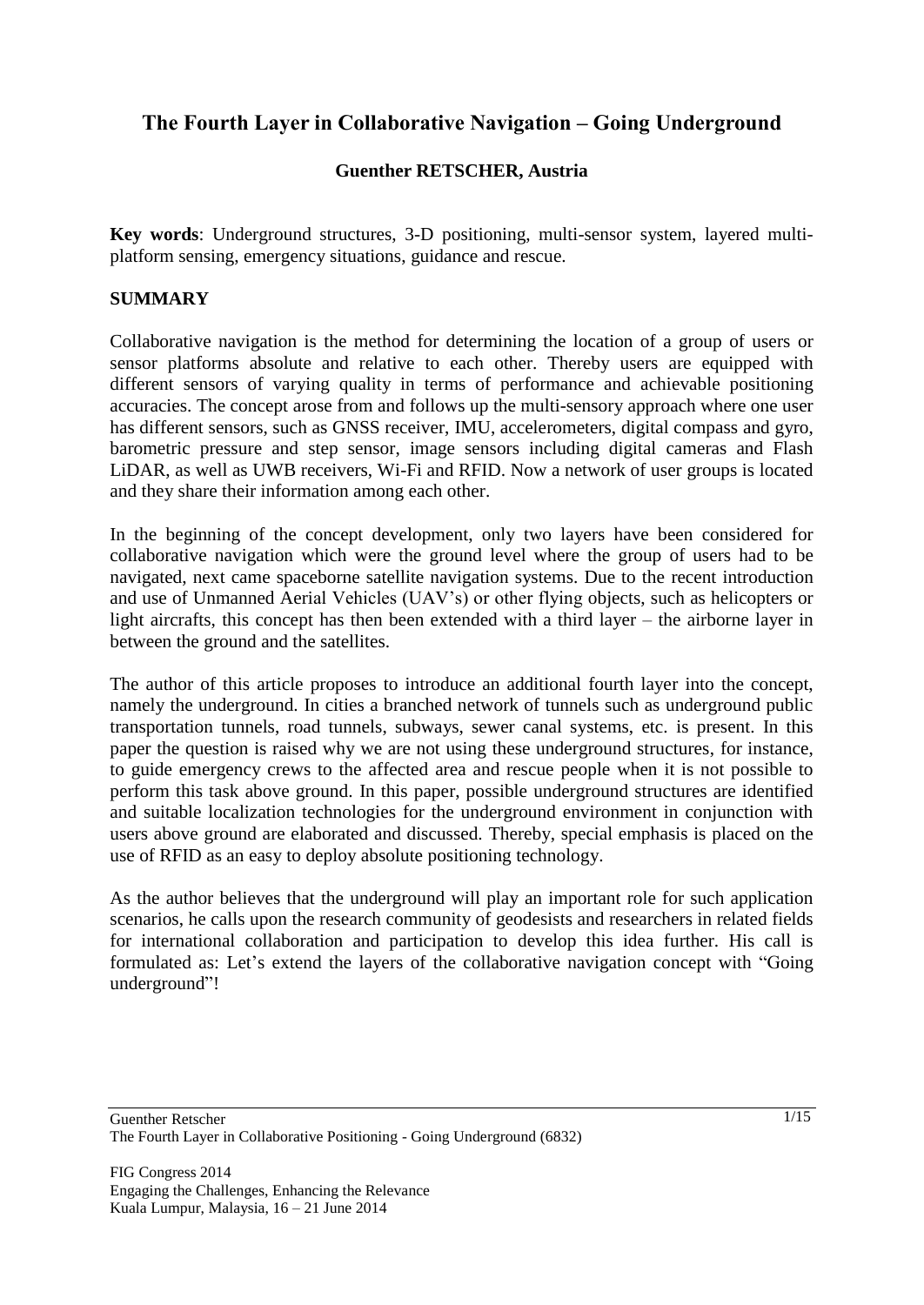#### **ZUSAMMENFASSUNG**

Unter Collaborative Navigation versteht man eine Methode für die absolute und relative Lokalisierung von einer Gruppe von Nutzern oder Sensorplattformen. Die Nutzer sind dazu mit verschiedenen Sensoren unterschiedlicher Qualität im Hinblick auf deren Leistungsfähigkeit und den erreichbaren Positionierungsgenauigkeiten ausgestattet. Das Konzept entstand aus dem seit einiger Zeit gebräuchlichen Ansatz der Nutzung von Multisensor Systemen, bei dem ein Nutzer mit unterschiedlichen Sensoren, wie zum Beispiel GNSS Empfänger, Inertiales Navigationssystem (INS), Beschleunigungssensoren, digitaler Kompass und Kreisel, Barometer, Schrittzähler, bildgebende Sensoren wie digitale Kameras und Flash LiDAR, sowie UWB Empfänger, WLAN und RFID, ausgestattet ist. Beim erweiterten Konzept wird nun eine Gruppe von Nutzern gemeinsam lokalisiert und es erfolgt ein Austausch von Informationen untereinander.

Am Anfang der konzeptionellen Entwicklung wurden nur zwei Ebenen der Collaborative Navigation betrachtet, nämlich die Erdoberfläche, auf der die Nutzergruppe lokalisiert werden musste, und die Ebene im Weltraum, wo sich die GNSS Satelliten befinden. Als kürzlich die Verwendung von Flugobjekten (wie zum Beispiel Drohnen) sowie Helikopter und Leichtflugzeuge in das Konzept des Collaborative Navigation eingeführt wurde, wurde es somit um eine weitere, dritte Ebene ergänzt, nämlich der Ebene der Flugobjekte zwischen der Erdoberfläche und den Satelliten im Weltraum.

Der Autor dieses Artikels schlägt die Einführung einer vierten Ebene in das Konzept vor. Bei dieser Ebene handelt es sich um den Untergrund. In Städten existiert ein ausgedehntes, verzweigtes Netzwerk von Tunneln, wie zum Beispiel U-Bahn- und Straßentunnel, Unterführungen, Kanäle, etc.

In diesem Artikel wird vom Autor die Frage gestellt, warum bis jetzt dieses unterirdische Netzwerk nicht genutzt wird. Eine mögliche Anwendung wäre zum Beispiel das Leiten und Führen von Einsatzkräften zu ihrem Einsatzort und die Rettung von Menschen durch das unterirdische Netzwerk, wenn dies oberirdische nicht möglich ist. Neben der Identifikation von brauchbaren unterirdischen Netzwerken werden in diesem Beitrag die möglichen Positionierungsmethoden vorgestellt und diskutiert. In weiterer Folge wird auch der Zusammenhang zwischen der Positionierung der Nutzer unter und über der Erdoberfläche beleuchtet. Besonderes Augenmerk wird dabei auf die Nutzung von RFID gelegt, da diese Technologie einfach in Tunneln angebracht werden kann.

Nach Meinung des Autors wird diese vierte Ebene eine entscheidende Rolle für die erwähnten Anwendungsfall spielen und er ruft daher die internationale Forschergemeinschaft auf dem Gebiet der Geodäsie und den mit ihr verwandten Disziplinen auf, sich an der Weiterentwicklung dieser vierten Ebene zu beteiligen. Sein Aufruf lautet: "Going Underground" – Lasst uns gemeinsam das Collaborative Navigation Konzept um die Ebene der unterirdischen Netzwerke erweitern!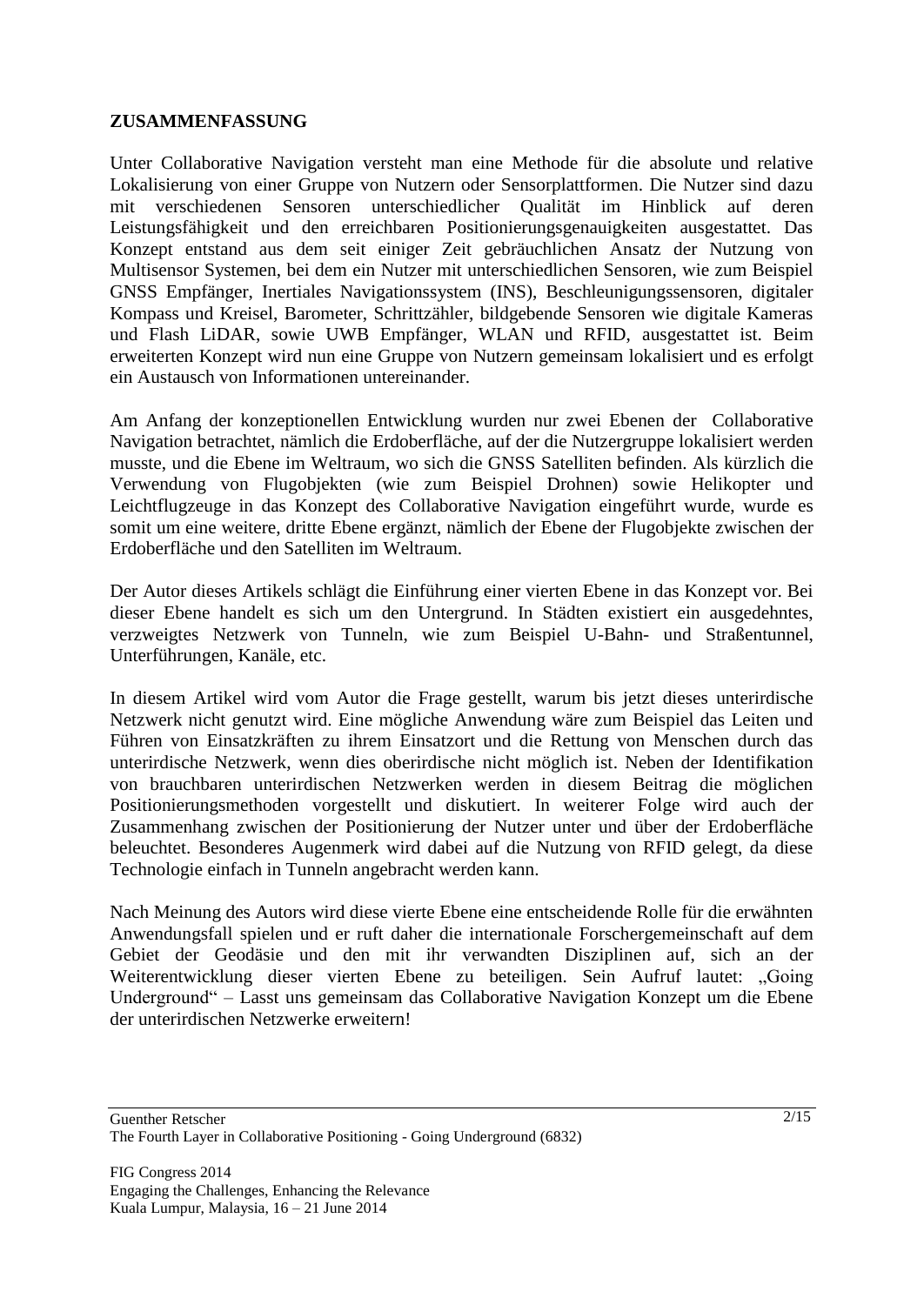## **The Fourth Layer in Collaborative Positioning – Going Underground**

#### **Guenther RETSCHER, Austria**

## **1. INTRODUCTION AND MOTIVATION**

Positioning and guidance of emergency crews and first responders, dismounted soldiers, teams of robots and other sensor platforms including vans and swarms of Unmanned Aerial Vehicles (UAV"s) is heavily dependent on the availability of GNSS signals. In challenging environments such as urban canyons or indoors and transition environments, GNSS positioning may be limited or may fail. An integrated positioning solution termed "collaborative positioning" (also called "cooperative positioning") has been developed where groups of users are positioned relatively to each other (see e.g. Grejner-Brzezinska et al., 2009; Kealy et al., 2012). This strategy leads to a further improvement of the navigation capability of the group of users. Thereby the users are equipped with different sensors for GNSS augmentation in the sense of a multi-sensory navigation approach which provides positioning and guidance capabilities for all of them. For sharing of their absolute and relative localizations of the different platforms, location sensors with different performance and accuracy are employed as not all users can be equipped with high performance and costly sensors. Sensors that are usually employed consist of Inertial Measurement Units (IMU"s), magnetometers, odometer, digital compasses and gyros, barometric pressure sensors, step sensors, image sensors including digital cameras and Flash LiDARs, as well as UWB receivers, Wi-Fi and RFID, etc. Applications range from pedestrian and vehicle navigation, to georeferencing remote sensing sensors in land-based and airborne platforms (see Grejner-Brzezinska and Toth, 2013). A description of selected technologies may be found in Chiang et al. (2003), Grejner-Brzezinska (1999), Grejner-Brzezinska et al. (2006, 2007 and 2008), Niu and El-Sheimy (2005), Retscher and Thienelt (2004), Retscher et al. (2012) and Skaloud (2002).

Grejner-Brzezinska and Toth (2013) state that collaborative navigation is facilitated not only within a network of similar users (or so-called nodes), but among various networks, that are (1) ground-based, (2) airborne, and (3) spaceborne. They think of the layered sensing navigation concept as a de facto navigation constellation to another network whose access to GNSS (top layer) may be cut off for an excessive time period. It is a multi-faceted, complex system, which requires extensive research on many levels. Its objective is to maintain the required Position, Navigation and Timing (PNT) performance for a network of sensing systems when GNSS is degraded or not available for prolonged times, and sensor calibration within a single network may not be possible, thus, a single network of users may lose its navigation capability.

Three layers in the concept have been considered until now, i.e, the users or platforms on the ground level, spaceborne on the altitude level of the GNSS satellites and airborne in between with platforms such as UAV's, helicopters and light aircrafts. In the opinion of the author, the considered three layers in the above mentioned application fields and positioning scenarios can be extended with an additional layer by going underground on land. It is suggested to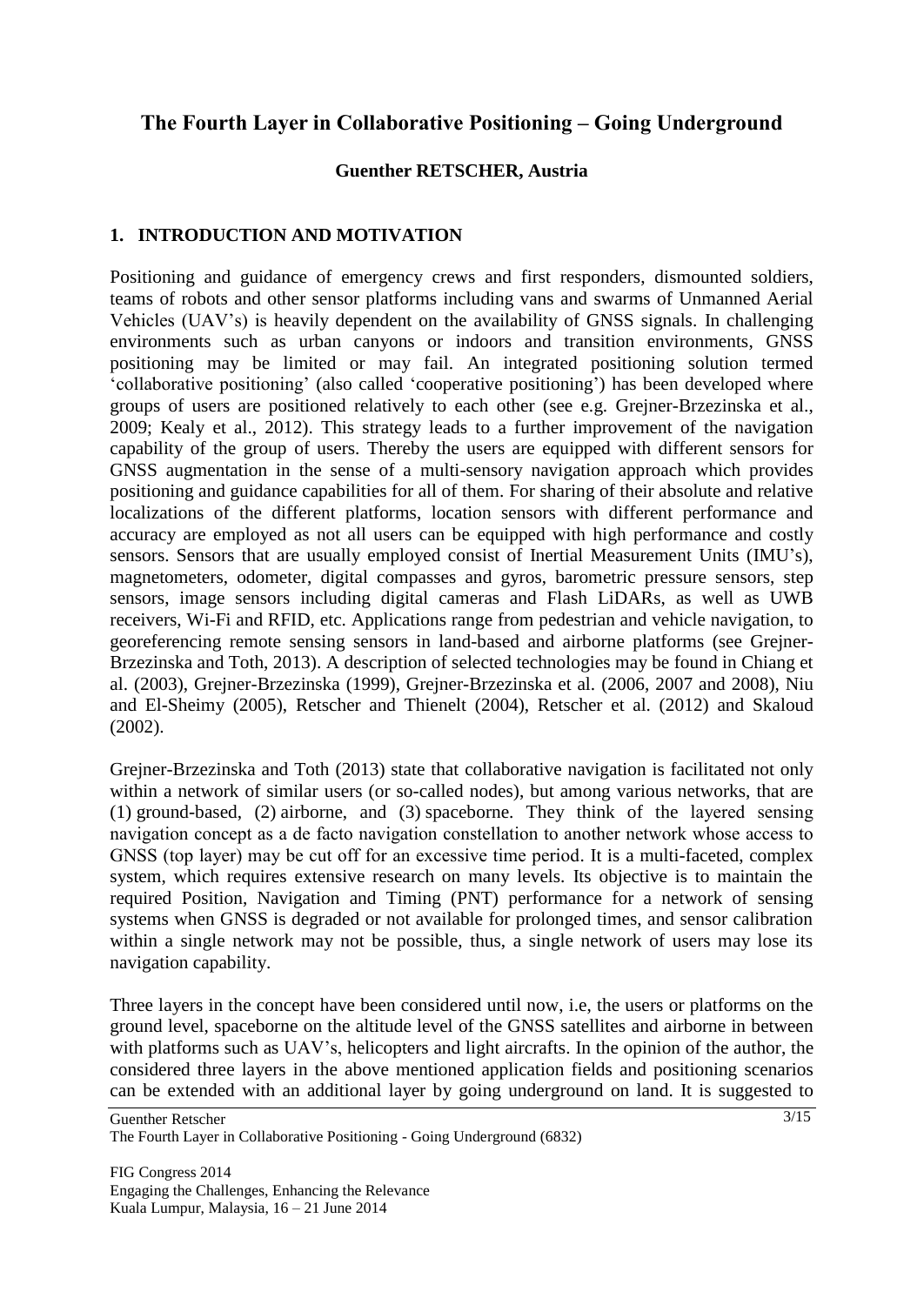consider underground structures in smart cities, such as underground metro or public transport tunnels and subways, sewer tunnels, long-distance heating tunnels, etc. In the case of large buildings such structures can also be emergency escape routes, air wells or hoistways. In this contribution the concept and the use of this fourth layer is investigated and discussed. The ultimate research goal is to enable robust multi-sensory collaborative navigation, including seamless transition between different types of navigation platforms that navigate collaborative together in the four different layers.

The paper is organized as follows: First a historical retrospective of developments towards collaborative navigation is given. Then the concept of collaborative positioning and navigation is examined in detail followed by a discussion and investigation of the extension of the layered sensing from three to four layers. Concluding remarks and a call for international collaboration complete this contribution.

## **2. HISTORICAL NAVIGATION DEVELOPMENT RETROSPECTIVE**

Navigation technologies have changed through history crucially. The beginnings of the developments arose in the field of marine navigation. Each new method has enhanced the mariner's ability to complete his voyage. Open-seas navigation using the astrolabe and the compass started during the Age of Discovery in the  $15<sup>th</sup>$  century. In the  $18<sup>th</sup>$  century a highly important breakthrough for the accurate determination of the geographical longitude came with the invention of the marine chronometer. In the same century also the sextant for lunar distance measurements was developed. In the end of the  $19<sup>th</sup>$  century radios, in form of wireless telegraphs, began to appear on ships at sea. An early prototype radio direction finder was then used for the first time. Other developments included the use of landmarks such as lighthouses and buoys close to shore to act as marine signposts identifying ambiguous features, highlighting hazards and pointing to safe channels for ships approaching some part of a coast after a long sea voyage. 1921 saw the installation of the first radiobeacon. In the year 1940 the initial suggestion for an electronic air navigation system was made which led to the development of LORAN (Long Range Navigation System). During the Second World War the first LORAN-C System was placed in operation with four stations between the Chesapeake Capes and Nova Scotia in November 1942. This system deployment can be seen as start for the successful era of radio navigation systems for marine and air navigation.

Then the development of navigation technologies has seen a rapid change in the last decades. In 1957 the world"s first artificial satellite called Sputnik was launched. Scientists used measurements of Sputnik"s doppler shift yielding the satellite's position and velocity. In the following, the idea of working backwards, using known satellite orbits to determine an unknown position on the Earth"s surface began to be explored. This led to the TRANSIT satellite navigation system. The first TRANSIT satellite was placed in polar orbit in 1960. The system, consisting of seven satellites, was made operational in 1962. Then on July 14, 1974 the first prototype Navstar GPS satellite was launched. By 1985, the first 11-satellite GPS Block I constellation was implemented. This can be seen as the breakthrough of satellite navigation. The Full Operational Capability (FOC) of GPS was announced on July 17, 1995. Nowadays GPS and Glonass are continuously undergoing modernization and Galileo and Compass (Beidou) are implemented. Forecasts say that we will have a fully deployed multi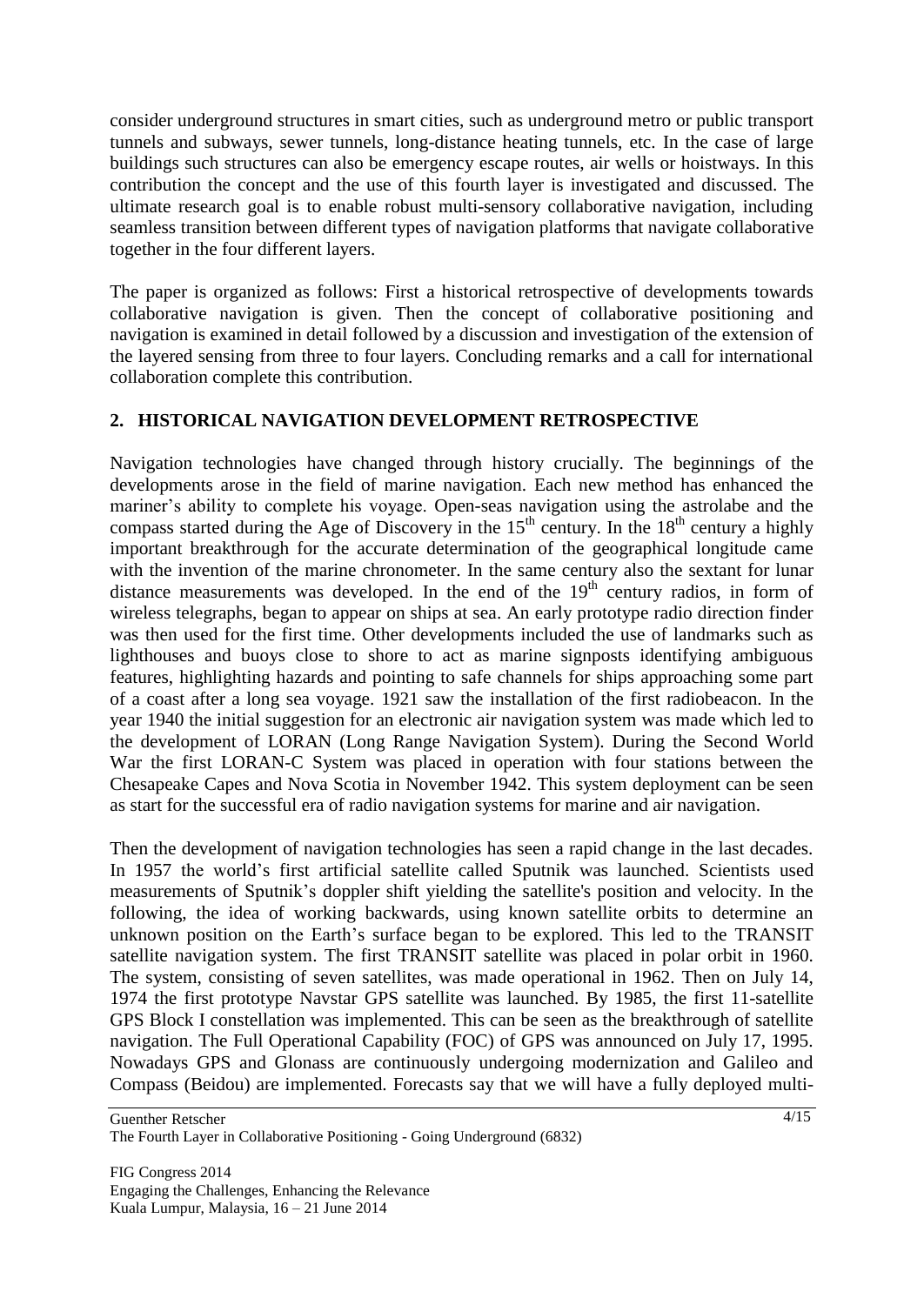satellite system constellation by 2020. In addition, regional augmentation systems (e.g. EGNOS in Europe) are already available in most parts of the world.

Due to the development of satellite navigation systems these days, modern navigation applications mainly rely on GNSS. As GNSS may be of inadequate availability, limited accuracy continuity, and may not be available at all in challenging environments alternative systems are needed. To overcome the lack of GNSS positioning, firstly, multi-sensor systems were employed. Modern trends in multi-sensor navigation are focusing on terrain-based or image-based navigation, where imaging sensory data, acquired by, for instance, optical digital cameras and laser scanners, and digital elevation models (DEM"s) are used to recover the user's location based on image matching techniques or image-to-DEM matching (see e.g. Campbell et al., 2005; Kealy et al., 2011; Toth et al., 2008 and 2009; Veth et al, 2006a and 2006b; Zaydak et al., 2012). The multi-sensory approach has then been further extended by the concept of collaborative positioning and navigation (Grejner-Brzezinska and Toth, 2013). In the following section the collaborative navigation concept is discussed in more detail.

## **3. COLLABORATIVE NAVIGATION CONCEPT**

Individuals or a group of multiple users (or networks) in the area may be navigated together using combined useful satellite signal information and other sensor observations. This can be seen as the main principle of operation of the collaborative positioning and navigation concept. As Grejner-Brzezinska and Toth (2013) pointed out, collectively, a network of GPS users (also referred to as network nodes) may be able to receive sufficient satellite signals, augmented by inter-nodal ranging measurements and other sensors, such as IMU"s or active/passive imaging sensors, in order to form a joint position solution. Therefore collaborative positioning can improve the individual navigation solution in terms of both accuracy and coverage, and may reduce the system"s design cost, as equipping all sensor platforms (e.g. vehicles and pedestrian users or robots) with high performance multi-sensor positioning systems is not very cost effective. The goal is to enable multi-sensor, low-cost and robust navigation solutions based on multiple users and different types of platforms and sensors having different quality in terms of performance and positioning accuracy and assuring seamless transition between different sensors, different platforms and different navigation approaches, when transitioning between different environments (outdoor to indoor and vice versa).

Collaborative navigation uses mainly range measurements (referred to as inter-nodal range measurements) between network nodes (see e.g. Grejner-Brzezinska et al., 2009; Kealy et al., 2012). Since more than one inter-nodal measurement vector at the targeted mobile user to other users is generally available, all the intermodal vectors from the known (or more accurate) positions to the unknown location can be established. In this network-based approach all inter-nodal range measurements can be used to obtain more accurate estimates for the unknown positions, including all other pre-estimated positions (i.e., the reference nodes). Therefore, the collaborative navigation technique based on the network approach has the advantage that the errors at the user positions due to challenging terrain and vegetation can be compensated by other known (or more accurate) positions of other mobile userswhichd may result in the improvement of the navigation solution for the entire group of users (see e.g.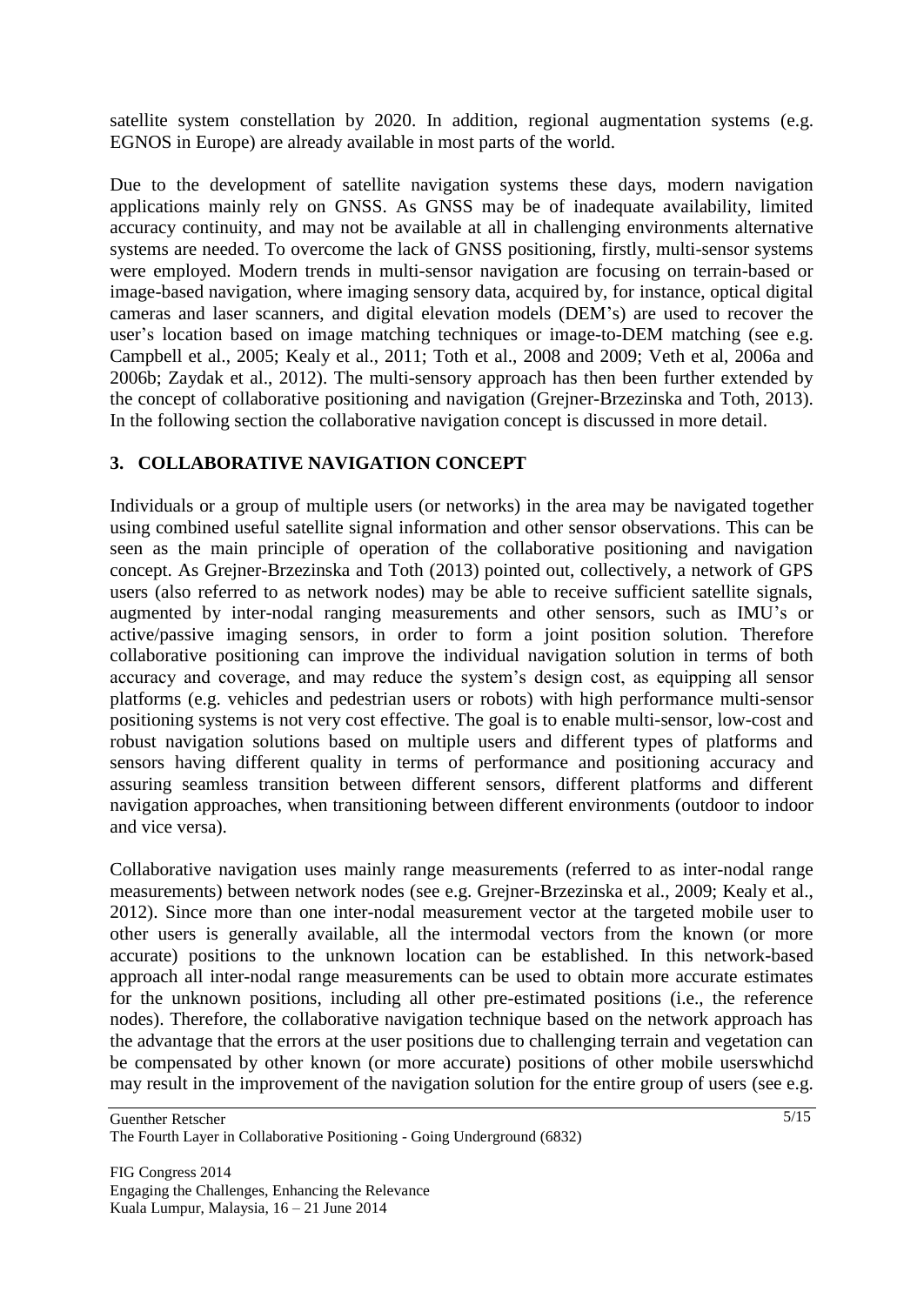Grejner-Brzezinska et al., 2009; Lee et al., 2010, Kealy et al., 2012).

The key components of a collaborative network have been identified by Grejner-Brzezinska et al. (2009). They are the (1) inter-nodal ranging sub-system (each user can be considered as a node of a dynamic network), (2) optimization of dynamic network configuration, (3) time synchronization, (4) optimum distributed GPS aperture size for a given number of nodes, (5) communication sub-system, and (6) selection of master or anchor nodes.

Figure 1 illustrates the concept of collaborative navigation in a dynamic network environment. Sub-networks of users navigating jointly on the ground level can be created ad hoc, as indicated by the circles in Figure 1. Thereby some users (nodes) are part of different sub-networks. In a larger network, the selection of a sub-network of nodes is an important issue, as in case of a large number of users, computational and communication loads may not allow for the entire network to be treated as one entity. Information exchange among the subnetworks, however, must be assured. Conceptually, the sub-networks can consist of nodes of equal hierarchy or may contain a master node that will normally have a better set of sensors and will be collecting measurements from all client nodes to perform the collaborative navigation solution. The concept of a master node is also crucial from the standpoint of the distributed GPS aperture, where it is mandatory to have a master node responsible for combining all available GPS signals (Grejner-Brzezinska and Toth, 2013). This master node can communicate with sub-master nodes of the different sub-networks, thus the computational and communication loads will be reduced and tractable. A master node can be one emergency crew member as shown in Figure 1 in one ad hoc network or the mobile rescue operation center at the fire-fighting vehicle in another sub-network. As said above it is essential that these master nodes are equipped with a high-performance GNSS receiver and other sensors of better quality. The operation center is also responsible to establish communication links between all users in the sub-networks.

Apart from the two layers in the early concept development stage (which included only ground-based platforms and GNSS) it has been extended to include UAV"s and other flying vehicles, such as helicopters, light aircrafts, etc., in a third layer, i.e., the airborne layer. The introduction of this layer enables the ground-based users also to perform measurements between these flying vehicles and the users on the ground in a similar manner as between the ground-based users, thus increasing the number of inter-nodal measurements. Another advantage of using UAV"s in urban canyons is that their GNSS receiver may have a higher satellite visibility than the users on the ground. Therefore they may assure and strengthen the navigation solution significantly and improve the availability and reliability for positioning of each user. Ad hoc sub-networks between the ground-based users or nodes and the airborne platforms can be formed. An example for such an ad hoc network between to two emergency crew members on the ground and two UAV"s is shown in Figure 1 illustrated with a yellow circle. In addition, from the on-board optical digital cameras in the UAV"s image matching techniques or image-to-DEM matching can be employed.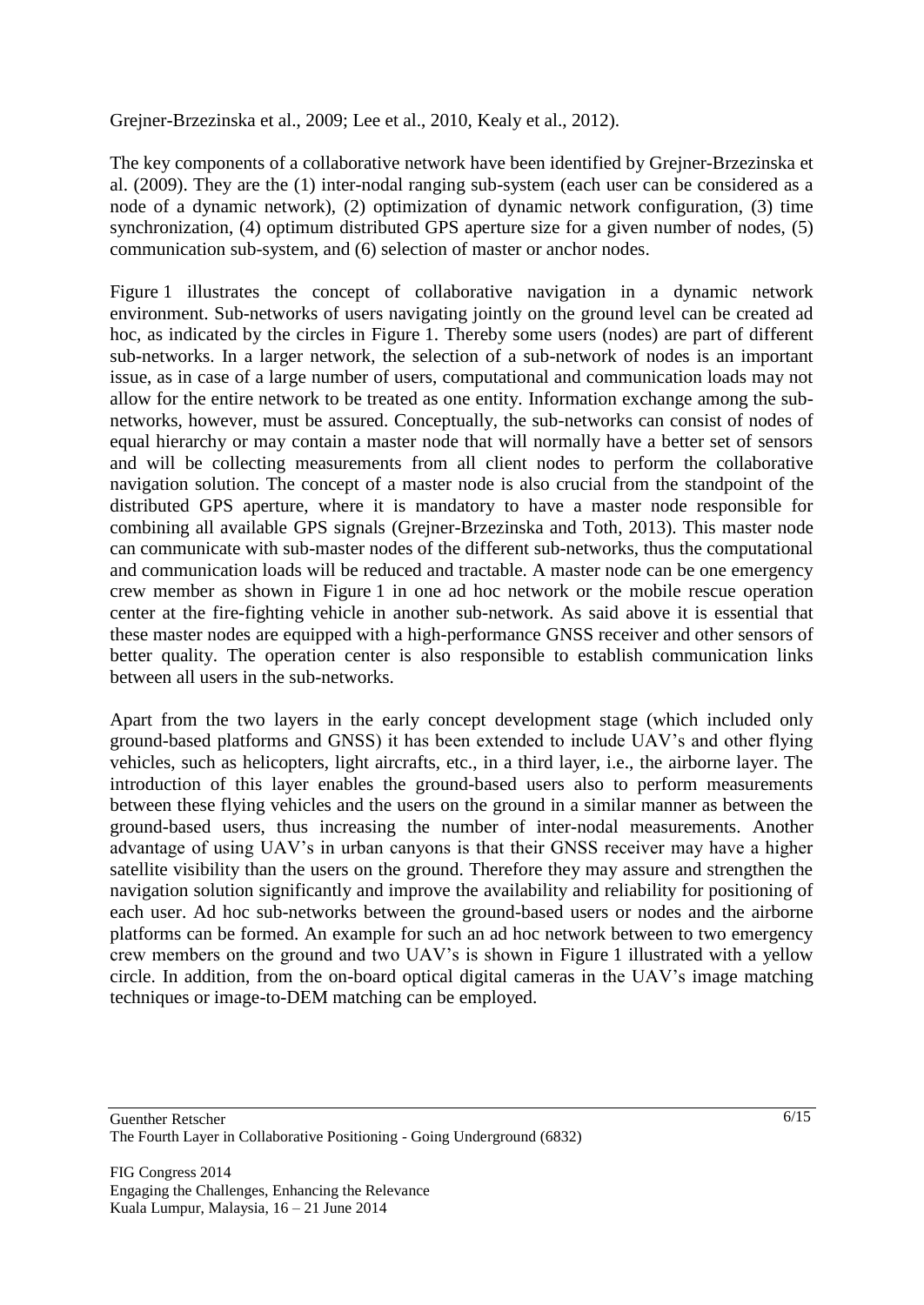

Figure 1: Collaborative navigation concept for emergency crews in smart cities

|                            | Sensor /Technique                  | Navigation Information           | <b>Typical accuracy</b>                |
|----------------------------|------------------------------------|----------------------------------|----------------------------------------|
| Radio<br>frequency<br>(RF) | <b>GPS</b><br>Position coordinates |                                  | ~10~ <sub>m</sub><br>$(DGPS: 1 - 3 m)$ |
|                            |                                    | X, Y, Z                          |                                        |
|                            | Velocity                           | $V_x$ , $V_y$                    | $~1$ 0.05 m/s                          |
|                            |                                    | $V_{Z}$                          | $\sim 0.2 \text{ m/s}$                 |
|                            | Pseudolites (e.g. Locata)          | X, Y, Z<br>$V_x$ , $V_y$ , $V_z$ | comparable to GPS                      |
|                            | <b>UWB</b>                         | X, Y, Z                          | dm-level                               |
|                            | Wi-Fi Fingerprinting               | X, Y                             | $3 - 5m$                               |
|                            | RFID cell-based                    | X, Y                             | depending on cell size                 |
|                            | <b>RFID Fingerprinting</b>         | X, Y                             | $1 - 3 m$                              |
| <b>INS</b>                 | Accelerometer                      | $a_{tan}$ , $a_{rad}$ , $a_{z}$  | $< 0.03$ m/s <sup>2</sup>              |
|                            | Gyroscope                          | heading $\varphi$                | $0.5^\circ - 3^\circ$                  |
| Optical<br>systems         | Image-based                        | X, Y, Z                          | few meters                             |
|                            | Optical sensor network             | X, Y (Z optional)                | few meters                             |
|                            | Laser                              | X, Y, Z                          | cm to dm                               |
| <b>Others</b>              | Digital compass /                  | heading $\varphi$                | $0.5^{\circ} - 3^{\circ}$              |
|                            | magnetometer                       |                                  |                                        |
|                            | Barometric pressure sensor         |                                  | $1 - 3 m$                              |
|                            | Temperature sensor                 |                                  | $0.2^{\circ} - 0.5^{\circ}$ C          |

Table 1: Overview of most commonly used sensors for collaborative navigation (extended excerpt from Retscher and Thienelt (2004) and Grejner-Brzezinska and Toth (2013))

As pointed out above, the sub-networks can consist of nodes of equal hierarchy or may contain a master node. To achieve a collaborative navigation solution different sensors and techniques such as GNSS, UWB, Wi-Fi, RFID, IMU"s, MEMS-based accelerometers, gyroscopes, magnetometers, barometric pressure and temperature sensors, as well as optical systems and image-based sensors (i.e., digital cameras, Flash LiDAR and laser) may be used. Table 1 gives an overview about the most commonly used sensors and their specifications. A comprehensive description of major types of network configuration and sensor integration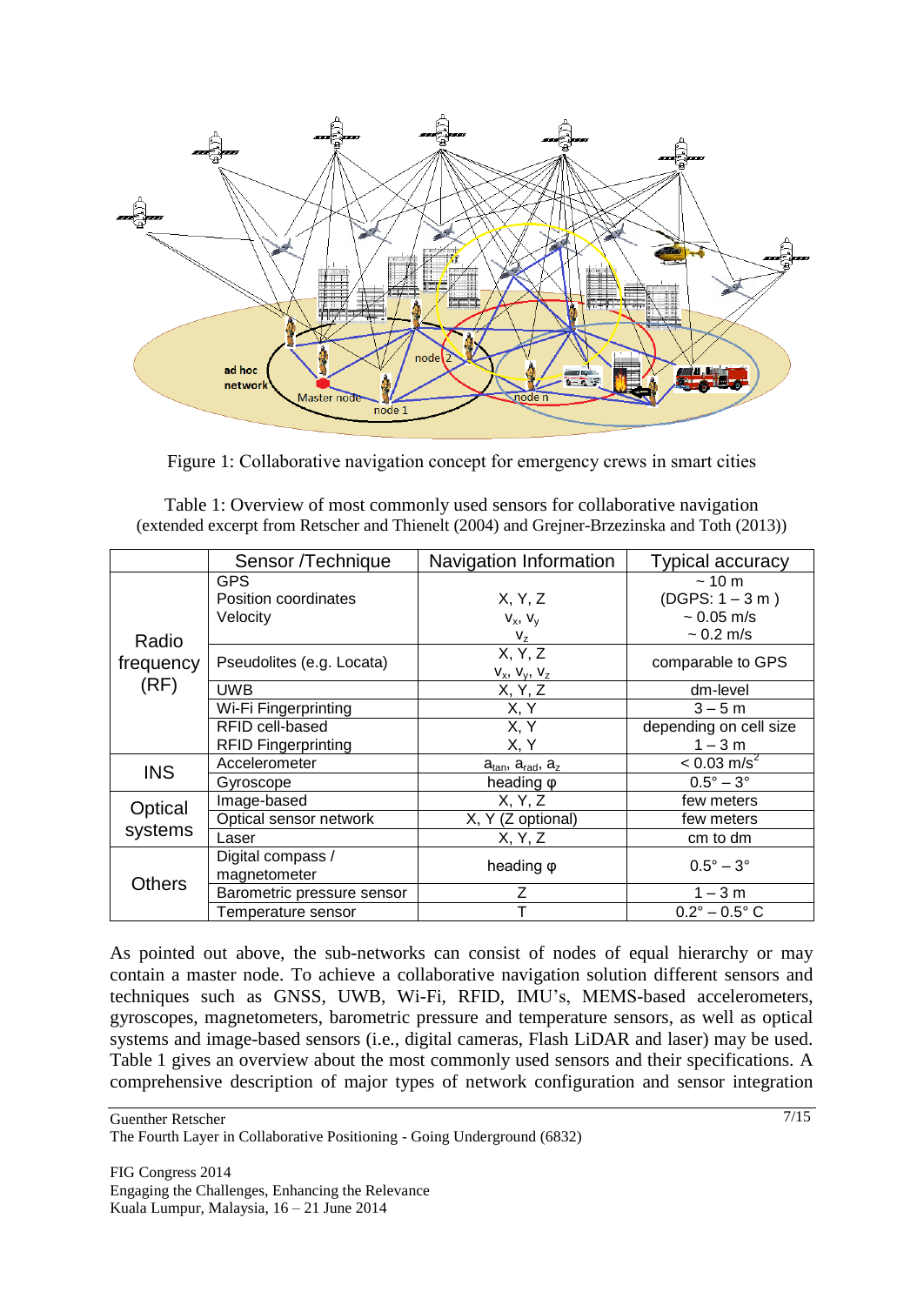techniques may be found in Grejner-Brzezinska et al. (2009).

Field experiments revolving around the concept of collaborative positioning and navigation were performed in an international cooperation of the joint IAG Working Group WG 4.1.1 and FIG WG 5.5 on 'Ubiquitous Positioning Technologies and Techniques' with participating members of the University of Melbourne, Australia, the Ohio State University, Columbus, USA, the University of Nottingham, UK, the University of New South Wales, Sydney, Australia, the National Technical University of Athens, Greece, and the Vienna University of Technology, Austria at the University of Nottingham in May 2012. During these experiments, different sensor platforms have been fitted with similar type of sensors, such as geodetic and low-cost high-sensitivity GNSS receivers, tactical grade IMU's, MEMS-based IMU's, magnetometers, barometric pressure and step sensors, as well as image sensors, such as digital cameras and Flash LiDAR, and UWB receivers. The employed platforms in the tests include two personal navigators, one from the Ohio State University and the other one from the University of Nottingham, a train on the building roof of the Nottingham Geospatial Institute, and two mobile mapping vans. Some impressions of the experiments are given in Figure 2.



Figure 2: Impressions from the Nottingham field experiments showing Charels Toth with the personal navigator from the Ohio State University, USA (left), and Dorota Grejner-Brzezinska with the personal navigator of the University of Nottingham, UK (middle)

Results of these experiments are presented in the papers of Kealy et al. (2012, 2013a and b). Other experiments conducted at the Ohio State University (see Grejner-Brzezinska and Toth, 2013) indicate that collaborative navigation is capable for significant navigation improvements, as well as enabling navigation in otherwise challenging environments. The most important aspect is the continuity and availability of the navigation solution, particularly in the transition environments. Sub-meter to a few-meter level of accuracy can be achieved indoors and in transition environments, if image-based navigation is properly integrated with the IMU-supplied navigation information, using (1) tight integration and (2) sensor calibration using GNSS signals during the clear line-of-sight navigation period (Grejner-Brzezinska and Toth, 2013).

The data processing and evaluation of the Nottingham experiments is still ongoing. The observation data has been made available online for interested researchers. Further information can be found at http://ubpos.net/. Follow-up experiments motivated by the author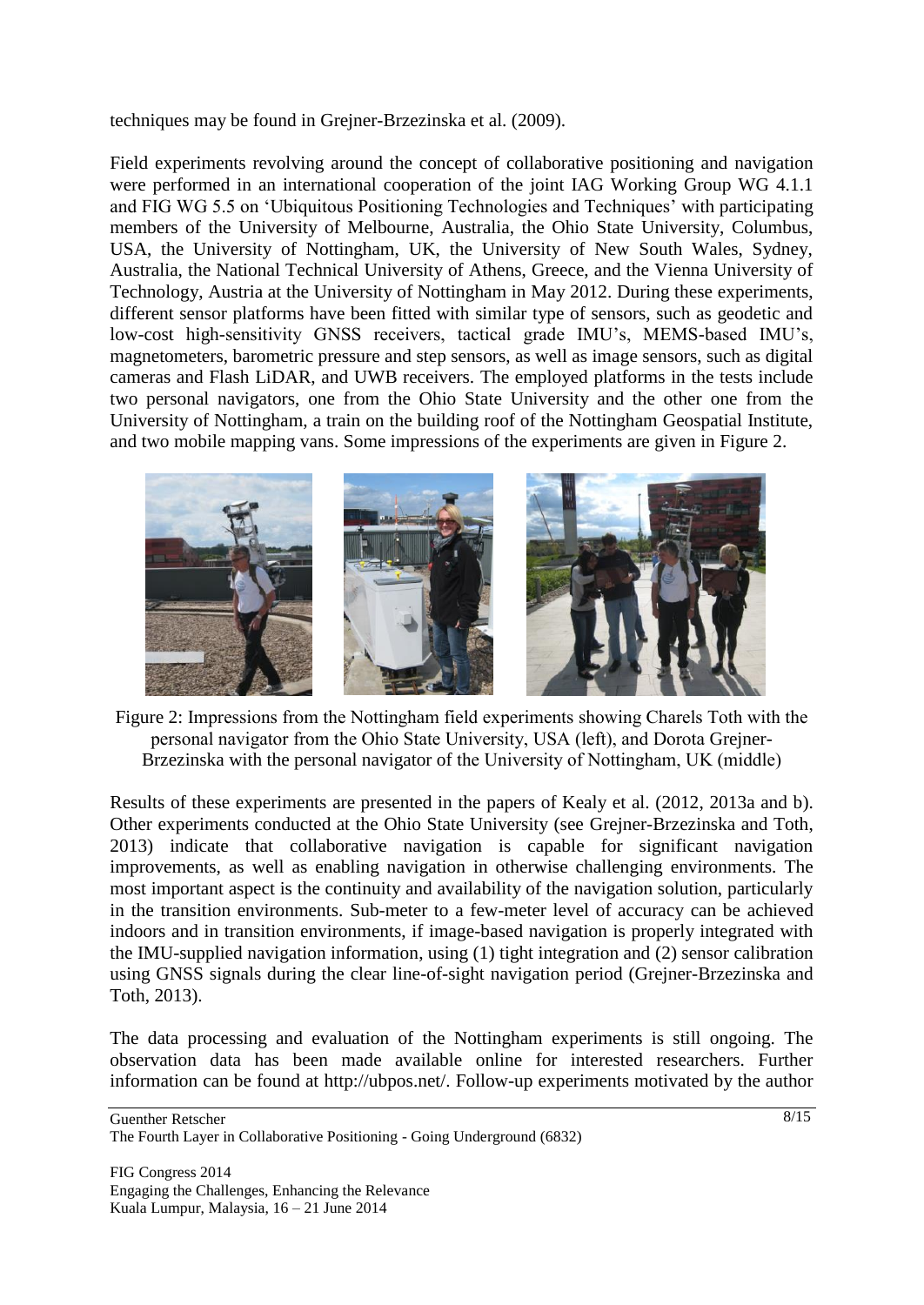of this contribution shall be conducted in the near future, considering the fourth layer in the collaborative navigation concept. In the following section this extension is introduced and discussed.

## **4. THE FOURTH LAYER IN THE NAVIGATION CONCEPT**

So far we have seen that the concept of collaborative navigation revolves around three layers which are the (1) ground-based, (2) airborne, and (3) spaceborne level (compare Figure 1). The author proposes to extend this three-layered concept into the underground. In large urban environments a widely branched network of underground tunnels exists-. The proposed idea is to make use of this wide network, for instance, to guide emergency crews to their site or rescue people when roads are blocked at the ground level. The useable underground structures can consist of underground metro tunnels, road tunnels, subways, sewer tunnels, long-distance heating tunnels, etc. Such an extension is especially necessary and beneficial for larger smart cities. In the following the usage of this fourth layer is examined and discussed.



Figure 3: Collaborative navigation concept for emergency crews extended from a three layer concept with the fourth underground layer

Figure 3 shows the extension of the collaborative navigation concept from Figure 1 with the additional underground layer. As can be seen, the concept makes use of similar ad hoc networks as on the ground level or between ground-based users and airborne platforms. Most of the positioning methods and technologies in Table 1 (apart from systems requiring line-ofsight) are applicable in the underground environment. Predestinated are systems which operate autonomously and would not require any infrastructure. A suitable technique is dead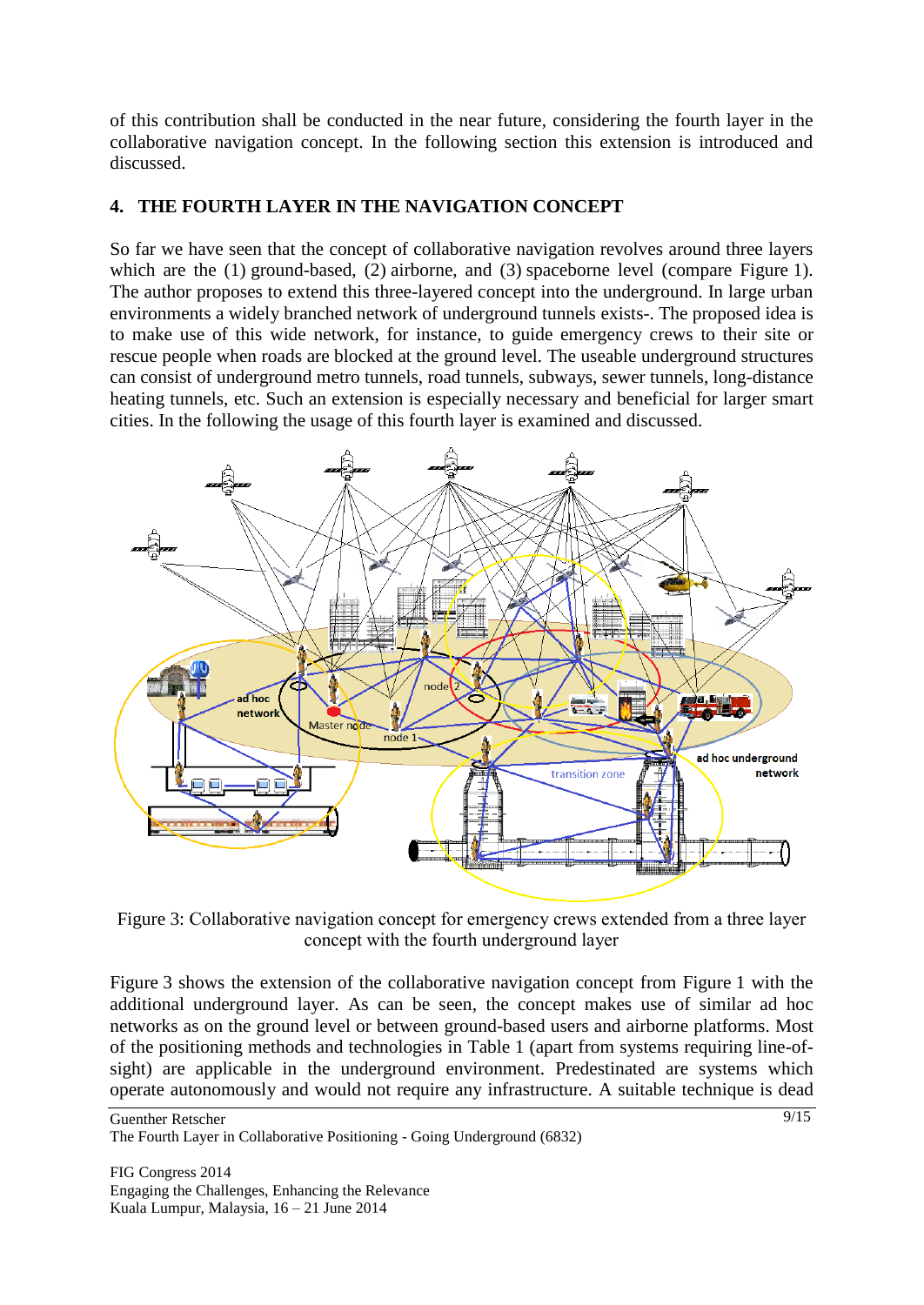reckoning using IMU"s or a combination of low-cost MEMS-based accelerometers, magnetometer and/or digital compass. Therefore an emergency crew member should be equipped at least with a magnetometer or compass and step sensor based on MEMS-based accelerometers. Then the heading (direction of movement) and distance travelled can be estimated and the current location is obtained using dead reckoning. When using an additional barometric pressure sensor, it is also possible to determine the altitude of the user, hence the level below ground can be estimated. For altitude determination also a temperature sensor is required for the conversion of the barometric pressure measurements into heights (see eg. Li et al., 2013).

Due to large drift rates of low-cost MEMS-based IMU"s, however, a frequent update using either ZUPT"s (Zero Velocity Updates), map matching or an absolute positioning technology is required. Map matching as a first approach could be used for improvement of the positioning solution. Then the relative measurements of the dead reckoning sensors can be matched to the underground infrastructure network yielding the user's trajectory. This requires, however, that a detailed 3-D geographic information system (GIS) of the underground structure exists. It can be expected that smart cities have such a GIS already or in the near future. In case of an absence of a detailed infrastructure GIS of parts of the underground tunnel structures, however, other technologies serving as an absolute positioning method have to be employed in combination with the dead reckoning sensors. As the emergency crew members are carrying a smart device with communication capabilities the current position can be determined with cellular phone localization techniques if base stations are present in the tunnel (e.g. in public transport or road tunnels). Other radio networks may also be used. The different localization techniques are widely used and are therefore not discussed in the following. A discussion of these techniques can be found in Chen (2012). In this contribution the emphasis is laid on a new concept for the use of RFID.

The RFID technique was originally designed as a contactless and low energy consumption device for automatic identification of objects. Since it uses a Radio Frequency (RF) interface to implement the contactless functionality, it can be employed for identification and location determination by analyzing the signals received. The advantages of using RFID in indoor or outdoor personal positioning include the simplicity of the system, low-cost of the device, high portability, ease of maintenance and the capability of penetrating obstacles. A typical RFID system consists of three components, namely a transponder or so-called tag, an interrogator or reader (which receives the information from tags) and a control unit (which operates the system and processes the information). A passive RFID tag, on the one hand, contains very simple components to respond with its ID information to the signals triggered from an RFID reader. This type of tags do not use their own electronic power source for signal transmission as the energy for the tag's circuit is transmitted from the reader via magnetic or electromagnetic fields (but it may use a battery to maintain memory in the tag or power the electronics). Passive tags have practical reading ranges of about a few cm up to 15 m depending on the radio frequency used. In contrast, active RFID tags have a longer reading range (due to built-in batteries. The range of the signal transmission, as well as cost, is determined by the battery used in the RFID tag. The advantages of active tags are that they provide a longer communication range and a larger memory than the passive tags and the ability to store additional information (apart from the tags" ID) sent by the transceiver. Long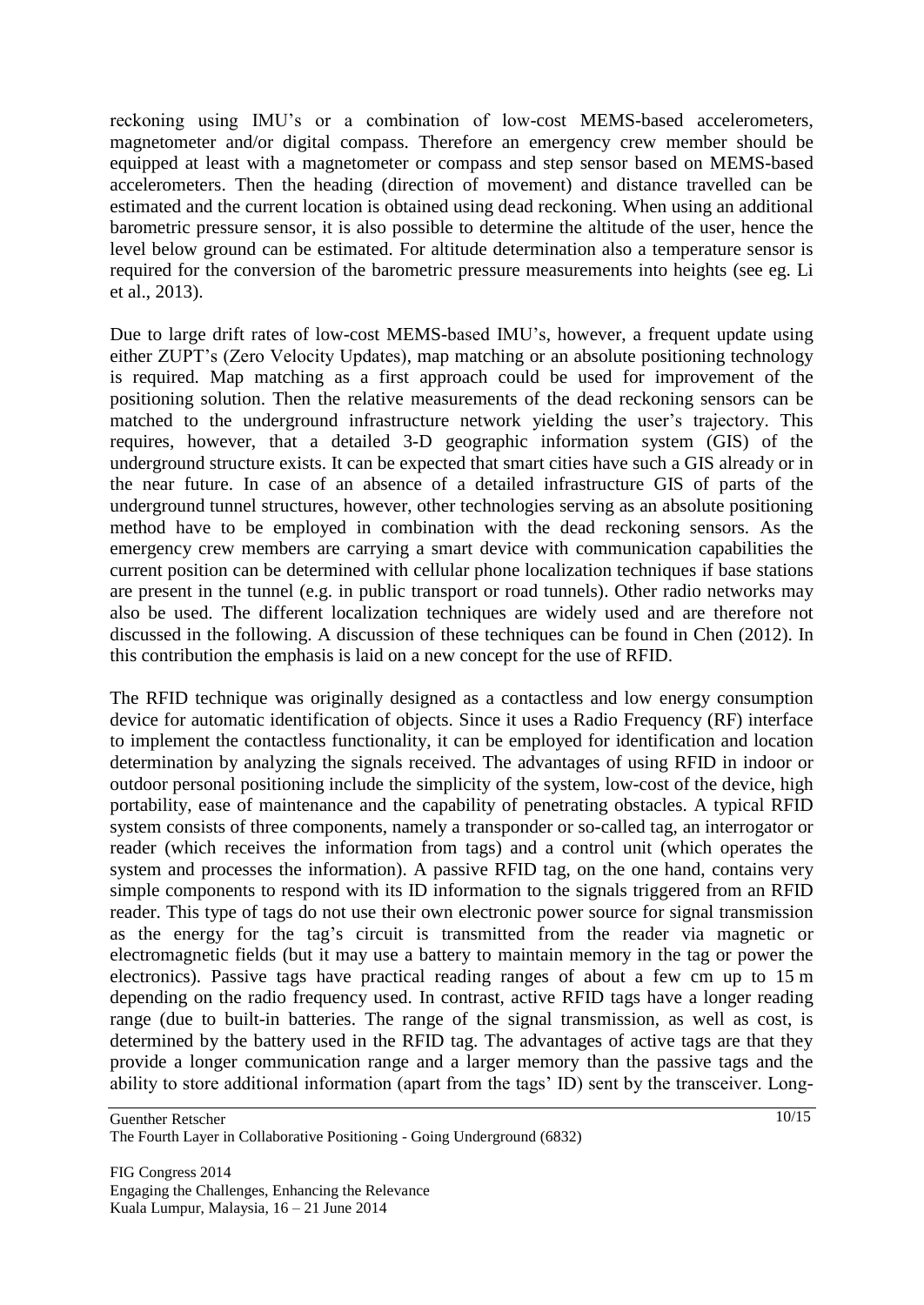range active tags can read up to several hundreds of meters in range.

Two general strategies for using RFID for positioning are possible. The first scenario is that RFID readers are installed at specific locations or waypoints of interest. The user to be positioned is then equipped with an RFID tag and can be located in a certain section between two waypoints. The second scenario is a reverse approach. In this case, tags are mounted at certain known locations of interest (so-called active landmarks) and the mobile user is equipped with a reader. The tag"s ID and additional information (e.g. the 3-D coordinates of the tag) can be retrieved in the given read range if the user passes by. The second scenario is usually less expensive than the first as a high number of low-cost tags may be installed at known locations instead of more expensive readers.

It is suggested that the second positioning scenario for the use of RFID in the underground tunneling structure is employed. Parts of the underground network can be fitted with passive RFID tags serving as active landmarks, for instance, at important crossings of the widely branched underground infrastructure network. If no permanent installed RFID tags are present in case of an emergency, tags may also be deployed temporally. They are placed at landmarks on the way to the emergency site. In case of an evacuation the tags can then lead the way for the emergency crew and people to be rescued away from the site. In other words, the tags serve as active landmarks for an efficient rescue out of the effected emergency area. The emergency crew members have to carry RFID readers which may be integrated into smart devices. If a tag is in the reading range of a reader its ID can be obtained. By reading the ID a cell is defined around the RFID tag. Hence, the most suitable way for location determination is the cell-based approach (a.k.a. Cell-of-Origin (CoO)) where the tag and the reader are assumed to be within the cell with radius equal to the reading range and the cell, centred around the tag which positions is known. A comprehensive discussion of this method and further localization techniques using RFID may be found in Retscher et al. (2012).

In addition, RFID tags can serve for identification marking in case of a fire in a building or in the underground structure. An example would be that rooms or sections in the building or tunnel which have been already checked by the fire-fighters are marked with RFID tags. For that purpose passive RFID tags are deployed e.g. on room doors or between building sections. Then it can be assured that no people in danger are behind these doors or in these areas. Additionally, a meaningful combination of active and passive tags for certain applications in dependence of the required reading range is possible.

Apart from RFID also image-based technologies using digital cameras or flash LiDAR may be employed. The personal navigator of the Ohio State University shown in Figure 2, for instance, includes a combination of digital cameras, video cameras and a flash LiDAR system. Quite a large number of researchers are working on image-based technologies. Here only two studies are briefly mentioned. The use of a single digital camera in conjunction with INS is described in Hide et al. (2010) and in combination with 3-D maps in Li et al. (2010) for an indoor application. They found that navigating in indoor environment is still very challenging with image-based technologies because it is very labor-intensive and costly to build up a reference database of an indoor environment so that a match can be performed of current images of the scene taken with the one stored in the database. In underground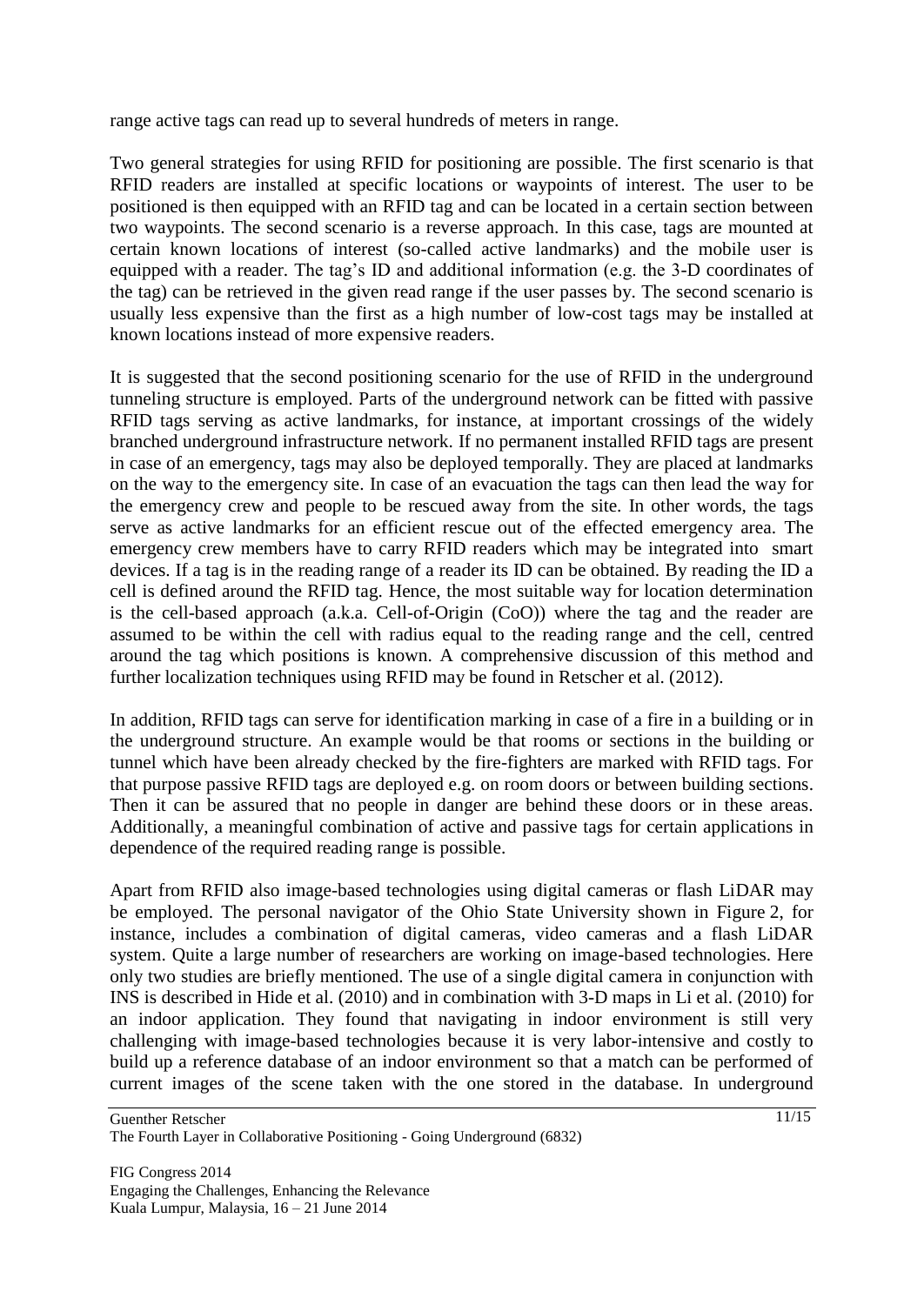networks such as sewer canals or underground metro tunnels it would be much more difficult to identify unique features in the images. Hence, such an approach for using cameras is not applicable for underground networks. A suggested alternative is the use of deployable markers, for instance, with QR-codes, serving as landmarks in the same way and purpose as RFID tags. Following this strategy, the markers are deployed at certain waypoints and points of interest in the underground network permanently or temporally for leading the way to the emergency site. Thereby the marker with its unique QR-code is linked to a certain landmark in the underground network. A visual identification of the marker using the in-built digital camera in a smart device yields the current location of the user. As with RFID tags the markers can also be employed for identification marking.

To summarize it can be said that the possibilities and applicable positioning technologies for navigation and guidance in an underground structure are manifold and future methods may further facilitate this development direction. The aim is that the emergency crew is guided and finds his way through the branched underground tunnel systems. As in Augmented Reality applications, for instance, a fire-fighter may wear a head-mounted display showing him the current 3-D location in the underground GIS and the way to and away from the emergency site. As usually, communication links have to be employed to transfer the current locations of the emergency crew members in the underground network system to the mobile operations centre above ground. For that purpose the developement of new approaches for establishing communication links is required.

Apart from underground structures this concept and the related measurement technologies can be employed also in large buildings. Usable in-built pipeline structures can be emergency escape routes, air wells or elevator hoistways. Even a combination between the underground network and these structures is possible. Emergency crews can then make their way, for instance, from a large sewer tunnel into the building or nearby outside the building. The same measurement technologies can be applied as described above. In addition, if an indoor positioning infrastructure is present such as Wi-Fi or UWB this may also be used.

The author calls upon the scientific research community in the field of geodesy and related fields to further develop this concept of the usage of the fourth layer – i.e., going underground – including international collaboration and research projects. Also experts from communication industry shall be involved in the development.

## **5. CONCLUDING REMARKS AND CALL FOR COLLABORATION**

In this contribution the author has raised the question why the international research communities of geodesists and researchers in related fields are not considering the underground layer in the current collaborative navigation concept for emergency situations so far. Until now only the ground-based, airborne and spaceborne layers have been considered. The idea of the additional usage of the underground layer is introduced and discussed. This layer can play an important additional role, e.g. for the guidance of emergency crews to their site or rescue of people when roads are blocked. Possible localization technologies for continuous positioning and guiding are elaborated and discussed in this article. They include, for instance, IMU"s, MEMS-based accelerometers, gyroscopes, magnetometers, barometric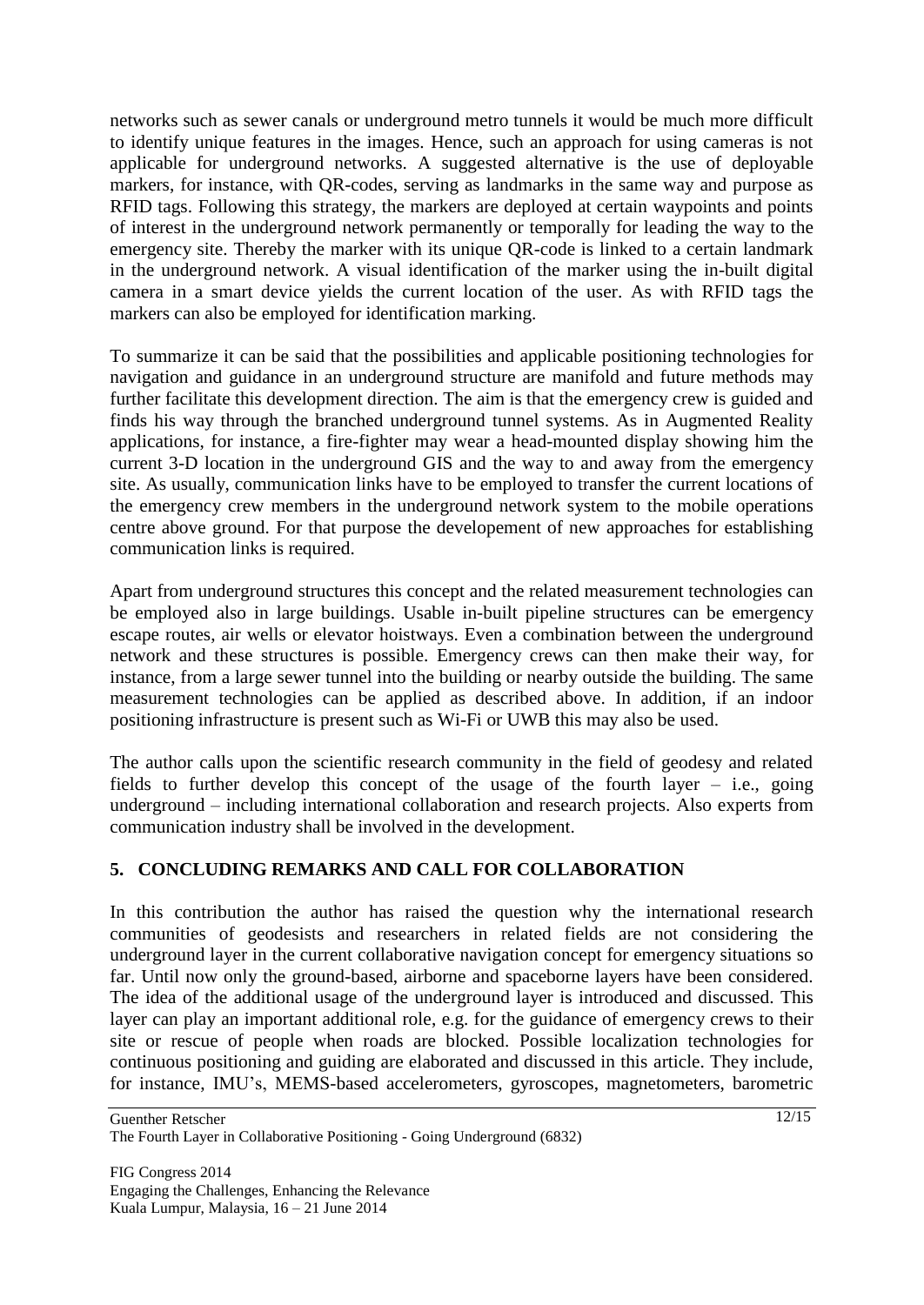pressure and temperature sensors for relative positioning using dead reckoning, as well as absolute positioning methods such as RFID, UWB, Wi-Fi and optical systems using imagebased sensors (i.e., digital cameras, Flash LiDAR and/or laser). As usual in collaborative navigation, a combination of selected technologies must be employed that an emergency crew member finds his way to the site and back.

The author believes that the additional use of the underground will play an important role in emergency situations for rescuing people. A call for participation and international collaboration in exploring and developing the fourth layer – the underground – is made. Now it should be and it is of highest priority for going underground!

#### **REFERENCES**

- Campbell, J., de Haag, M.U., and van Graas, F. 2005. Terrain-Referenced Navigation Using Airborne Laser Scanner. NAVIGATION, Vol. 52, Number 4, Winter 2005-2006.
- Chen, R., 2012. Introduction to Smart Phone Positioning, Chapter 1 in: Chen, R. (Ed.): Ubiquitous Positioning and Mobile Location-Based Services in Smart Phones. IGI Global, Hershey PA, USA, ISBN: 978-1-4666-1827-5, DOI: 10.4018/978-1-4666-1827-5.ch004, pp. 1-31.
- Chiang K., Noureldin, A., and El-Sheimy, N. 2003. Multi-sensor Integration Using Neuron Computing for Land-vehicle Navigation. GPS Solutions, Vol. 6, No. 4, pp. 209-218.
- Grejner-Brzezinska, D.A., 1999. Direct Exterior Orientation of Airborne Imagery with GPS/INS System: Performance Analysis. NAVIGATION, Vol. 46, No. 4, pp. 261-270.
- Grejner-Brzezinska, D.A., Toth, C., Moafipoor, S., and Jwa, Y., 2006. Multi-sensor Personal Navigator Supported by Human Motion Dynamics Model. Proceedings of the 3<sup>rd</sup> IAG Symposium on Geodesy for Geotechnical and Structural Engineering and  $12<sup>th</sup>$  FIG Symposium on Deformation Measurements, Baden, Austria, May 22-24.
- Grejner-Brzezinska, D.A., Toth, C.K., Moafipoor, S., and Kwon, J., 2007. Adaptive Knowledge-based System for Personal Navigation in GPS-denied Environments. Proceeding of the ION National Technical Meeting, San Diego, CA, USA, January 22-24, pp. 517-522.
- Grejner-Brzezinska, D.A. Toth, C.K., Lee, Y-J., and Oh, J., 2008. Aerial Navigation in GPSdenied Environments Using a Closed-feedback Error Loop Between the Navigation and Imaging Sensors. Proceeding of the ION GNSS Conference, Savannah, Georgia, USA, September 22-25.
- Grejner-Brzezinska, D. A., Toth, C., Li, L., Park, J., Wang, X., Sun, H., Gupta, I. J., Huggins, K., and Zheng, Y. F., 2009. Positioning in GPS-challenged Environments: Dynamic Sensor Network with Distributed GPS Aperture and Internodal Ranging Signals. Proceedings of the ION GNSS Conference, Savannah, Georgia, USA, September 22-25, pp. 111-123.
- Grejner-Brzezinska, D.A., and Toth, C., 2013. GPS-challengend Environments Can Collaborative Navigation Help? Presentation at the IAG Scientific Assembly, September 1-6, Potsdam, Germany.
- Hide, C., Botterill, T., and Andreotti, M., 2010. Vision-aided IMU for Handheld Pedestrian Navigation, Proccedings of the 23rd International Meeting of the Satellite Division of the Institute of Navigation, Portland, Oregon, USA, September 21-24, pp. 534-541.

Kealy, A., Retscher, G., Grejner-Brzezinska, D. A., Gikas, V., Hide, C., and Roberts, G. W.,

Guenther Retscher

The Fourth Layer in Collaborative Positioning - Going Underground (6832)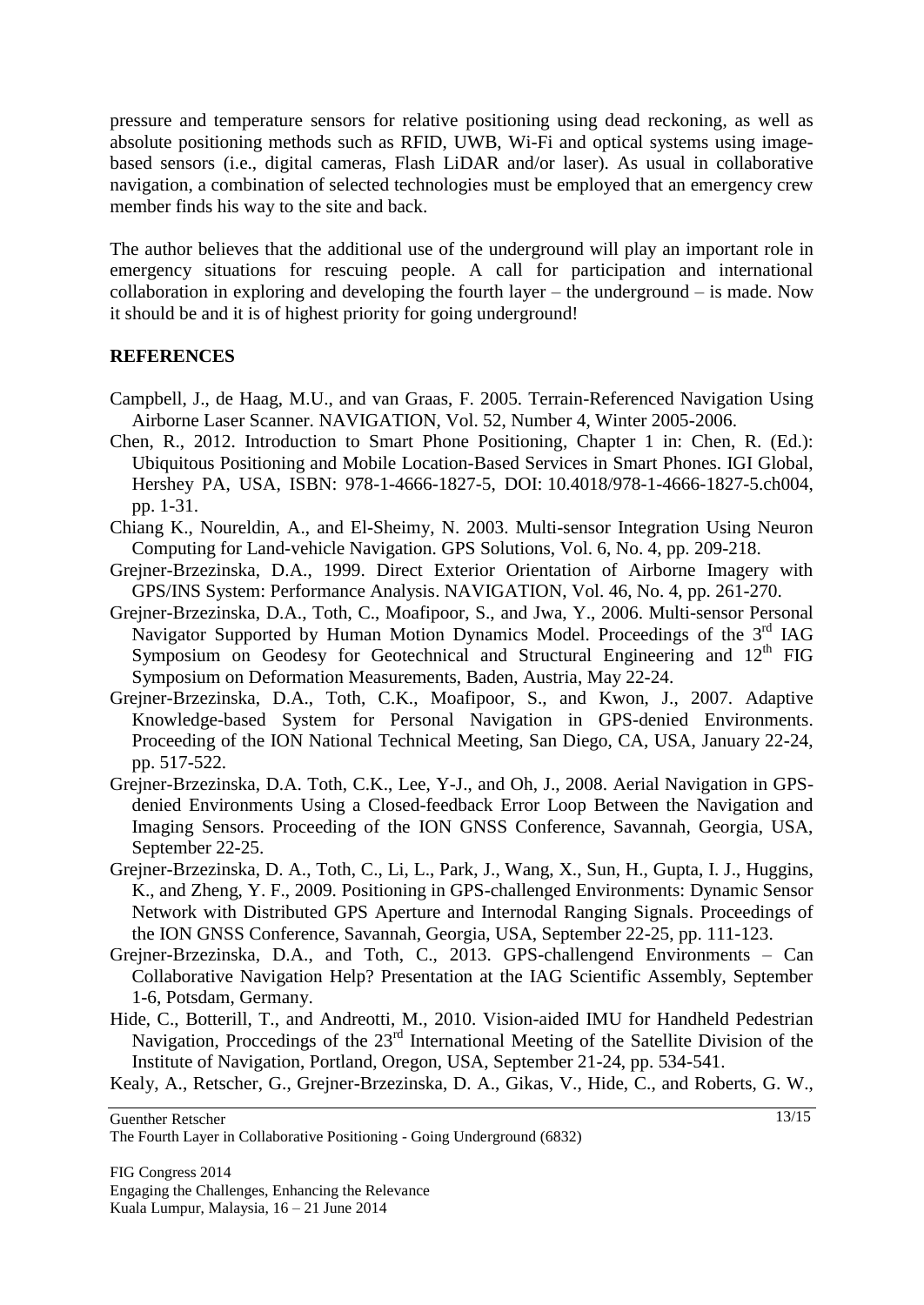2011. Evaluating the Performance of MEMS based Inertial Navigation Sensors for Land Mobile Applications. Proceedings of the  $7<sup>th</sup>$  International Symposium on Mobile Mapping Technology, Cracow, Poland, June 13-16, 6 pgs.

- Kealy, A., Retscher, G., Alam, N., Hasnur-Rabiain, A., Toth, C., Grejner-Brzezinska, D. A., Moore, T., Hill, C., Gikas, V., Hide, C., Danezis, C., Bonenberg, L., and Roberts, G. W., 2012. Collaborative Navigation with Ground Vehicles and Personal Navigators. IEEE Xplore, 2012 International Conference on Indoor Positioning and Indoor Navigation (IPIN), Sydney, Australia, November 13-15, 8 pgs.
- Kealy, A., Hasnur-Rabiain, A., Alam, N., Toth, C., Grejner-Brzezinska, D. A., Gikas, V., Danezis, C., and Retscher, G., 2013a. Cooperative Positioning using GPS, Low-cost INS and Dedicated Short Range Communications. Proceedings of the ION Pacific PNT 2013, April 22-25, 2013, Honolulu, Hawaii, USA.
- Kealy, A., Hasnur-Rabiain, A., Alam, N., Toth, C., Grejner-Brzezinska, D. A., Gikas, V., and Retscher, G., 2013b. Cooperative Positioning Algorithms and Techniques for Land Mobile Applications. Proceedings of the the  $8<sup>th</sup>$  International Symposium on Mobile Mapping Technology, Tainan, Taiwan, May 1-3, 6 pgs.
- Lee, J. K., Grejner-Brzezinska, D. A., and Toth, C., 2010. Network-Based Collaborative Navigation for Ground-Based Users in GPS-Challenged Environments. Proceedings of the ION GNSS Conference, Portland, Oregon, USA, September 21-24, 8 pgs.
- Li, B., Harvey, B. and Gallagher, T., 2013. Using Barometers to Determine the Height for Indoor Positioning. Proceedings of the IGNSS 2013 GPS/GNSS Symposium, Surfers Paradise, Australia, July16-18, 12 pgs.
- Li, X., Wang, J., Olesk, A., Knight, N., and Ding, W., 2010. Indoor Positioning within a Single Camera and 3D Maps, Proccedings of the International Conference on Ubiquitous Positioning, Indoor Navigation and Location Based Services UBPINLBS, Kirkkonummi, Finland, October 14-15, 9 pgs.
- Niu, X., El-Sheimy, N. 2005. Development of a Low-cost MEMS IMU/GPS Navigation System for Land Vehicles Using Auxiliary Velocity Updates in the Body Frame. Proceedings of the ION GNSS Conference, Long Beach, CA, USA, September 13-16.
- Retscher, G., and Thienelt, M., 2004. NAVIO A Navigation and Guidance Service for Pedestrians. Journal of Global Positioning Systems (JGPS), Vol. 3, No.1-2, pp. 208-217.
- Retscher, G., Zhu, M., and Zhang K., 2012. RFID Positioning, Chapter 4 in: Chen, R. (Ed.): Ubiquitous Positioning and Mobile Location-Based Services in Smart Phones. IGI Global, Hershey PA, USA, ISBN: 978-1-4666-1827-5, DOI: 10.4018/978-1-4666-1827-5.ch004, pp. 69-95.
- Skaloud, J. 2002. Direct Georeferencing in Aerial Photogrammetric Mapping. Photogrammetric Engineering and Remote Sensing, March 2002, pp. 207-210.
- Toth, C., Grejner-Brzezinska, D.A., and Lee, Y-J., 2008. Recovery of Sensor Platform Trajectory From LiDAR Data Using Reference Surfaces. Proceedings of the  $13<sup>th</sup>$  FIG International Symposium on Deformation Measurements and  $4<sup>th</sup>$  IAG Symposium on Geodesy for Geotechnical and Structural Engineering, Lisbon, Portugal, May 12-15.
- Toth, C., Grejner-Brzezinska, D.A., Wang, X., and Sun, H. 2009. Terrestrial Laser Scanning to Support Land Navigation. ASPRS Annual Conference, Baltimore, Maryland, USA, March 9-13.
- Veth, M., and Raquet, J., 2006a. Two-dimensional Stochastic Projections for Tight Integration of Optical and Inertial Sensors for Navigation. Proceedings of the ION

The Fourth Layer in Collaborative Positioning - Going Underground (6832)